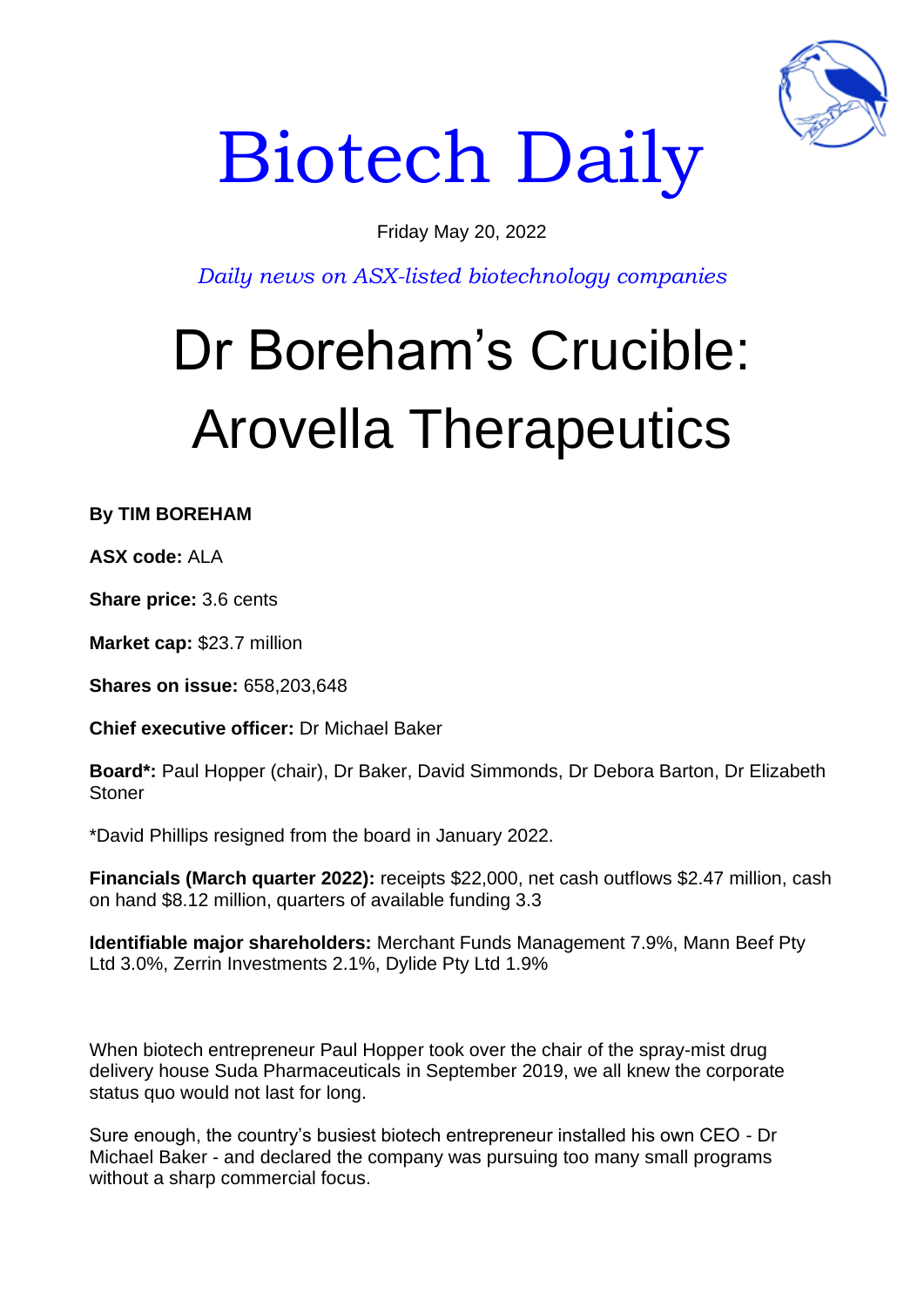Having pivoted before the term became fashionable, Suda is barely recognizable, as the company pursues one of Mr Hopper's specialties: acquired immune-oncology programs.

"When I joined the company, I don't think it was going exactly where it needed to go, there's been a bit of a turnaround," Dr Baker says.

The company hasn't exactly abandoned its oral delivery programs, but they've been whittled down to one well-advanced lead indication - insomnia - and a couple of other strands.

#### **What's in a name?**

In October last year Suda changed its name to Arovella, which derives from arrow (as in targeted drug delivery) and novel (as in novel therapies).

Whatever the derivation, it's a nice name that rolls off the tongue.

The company was initially known as Eastland Medical, which was incorporated in 1999 and listed in 2001.

The troubled Eastland changed its name to Suda in 2012, but Suda remained lumbered with historical baggage, including a patent-related damages claim resulting in a \$13 million settlement.

In September 2019, Suda announced Mr Hopper as its chair and the departure of chief executive Stephen Carter after nine years at the helm.

Dr Baker previously was an investment manager with Bioscience Managers.

#### **Natural born thrillers**

Arovella's corporate thrills and spills now will revolve around the immune-oncology platform, with the oral spray side generating short term revenues to keep the lights on.

Broadly - very broadly - Arovella plays in the sexy field of Car-T therapies, as does Mr Hopper's recently listed Chimeric Therapeutics and Prescient Therapeutics.

CAR stands for chimeric antigen receptor and T refers to T-cells.

In June 2021 Arovella signed a deal with Imperial College London to acquire a cell therapy platform called invariant Natural Killer T, or iNKT.

(This should not to be confused with Oliver Stone's blood-splattered 1994 celluloid effort called Natural Born Killers, which used gratuitous violence to convey an anti-violence message).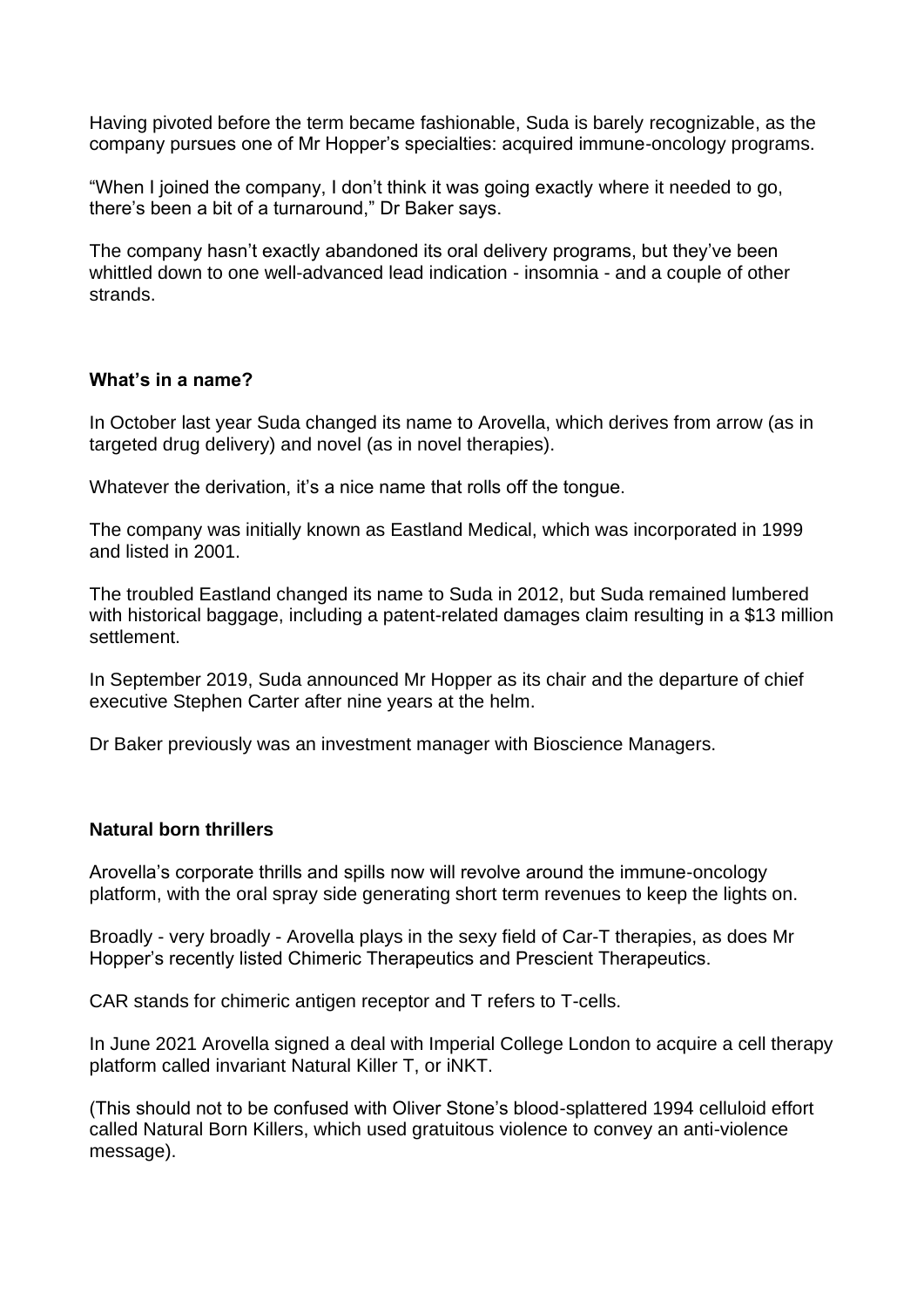Dr Baker said the company had been looking at several expansion activities. But the program appealed because of Imperial College's lofty status and the shovel ready - or rather lab ready - nature of the asset.

"You don't have to reinvent the wheel on these things," he says.

In December 2021, the company then acquired a separate program from Texan cancer centre MD Anderson, called a DKK1 peptide-targeting monoclonal antibody. The asset, poetically monikered DKK1-Car/mAb is the first to target DKK1, a biomarker of several forms of blood and solid cancers.

In April this year, Arovella entered a manufacturing agreement with Q-Gen Cell Therapeutics, by which Q-Gen makes the Car19-iNKT cells for the clinical trials.

Dr Baker describes iNKT cells as "one of the most potent, naturally occurring immune cells."

The core idea with the iNKT program is that the cells are genetically reprogrammed to attack the specific cancer markers called CD19 and Cd1d. The company intends to combine both assets to target multiple myeloma (where DKK-1 is highly expressed) and then explore "different receptors for different targets".

#### **Avoiding the pain of rejection**

A feature of the iNKTs is that they are suitable for off the shelf (allogeneic) therapies, as opposed to tissue taken from the patient (autologous).

To avoid the problem of rejection and graft-versus-host diseases (GvHD), current approved therapies are autologous. But if the patient is over 60 years and has undergone chemotherapy or radiotherapy, the cell quality is unlikely to be top-notch.

Also, T-cells vary between people and they need to be genetically engineered.

But Arovella's T-cells are monomorphic - they exist in only one form. "That means I can give my iNKT cells to you and you won't get GvHD," Dr Baker says. "Not only do they not cause GvHD, they protect against it."

#### **Zolpimist: a real sleeper**

Arovella's oral delivery is based on its hydrotope (water soluble) platform called Oromist, which is about reformulating common drugs into oral sprays in order to be more effective. After all, absorption through the mouth lining is a more direct route to the blood stream than the stomach.

Suda had been developing oral (spray-mist) delivery versions of common drugs used for insomnia, cancer, migraines, malaria, erectile dysfunction and medicinal cannabis.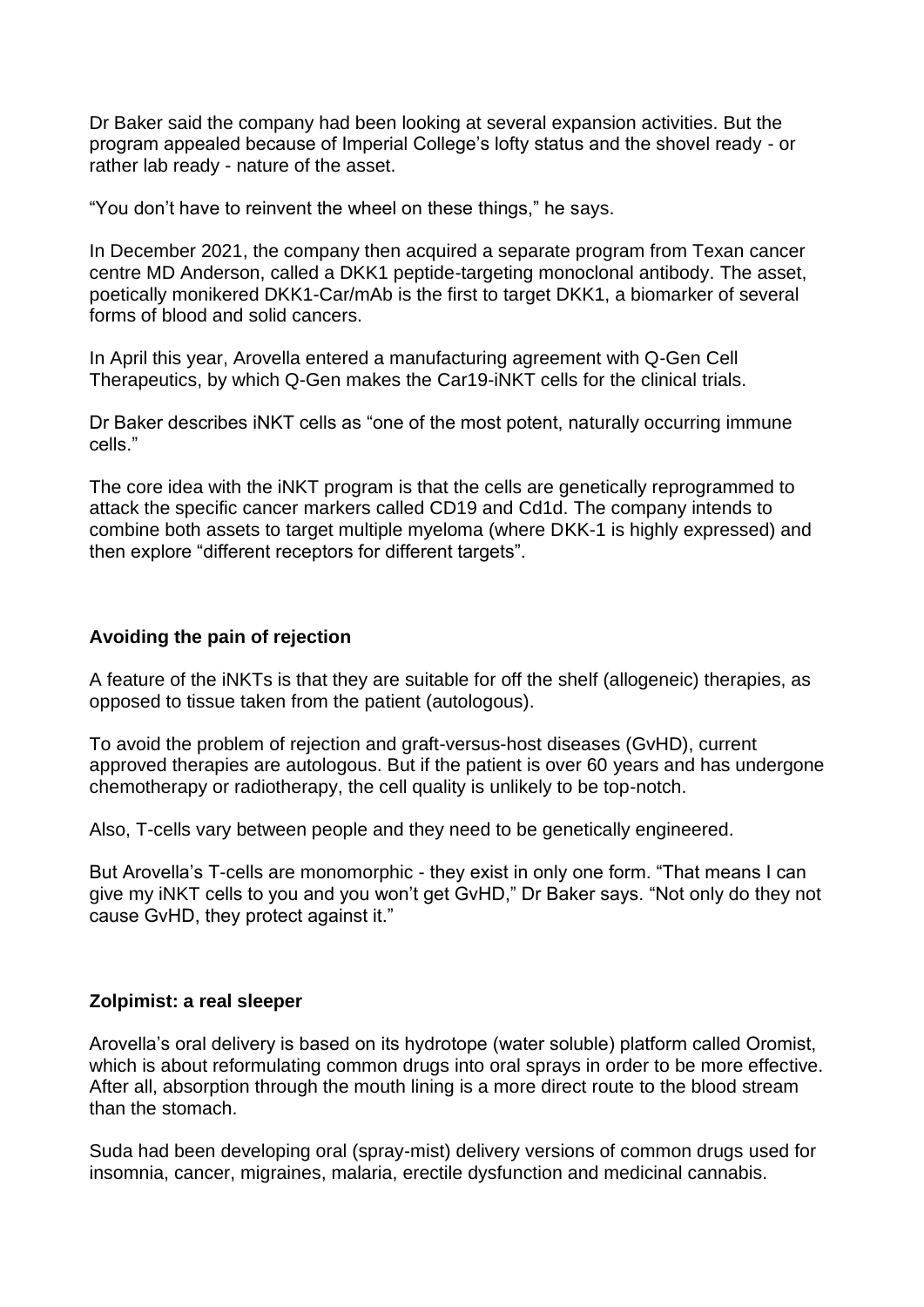Close to being commercialized, Zolpimist re-works zolpidem tartrate, which is widely prescribed in tablet form as Ambien (in the US) or Stilnox (Australia).

In July 2021, Suda won Australian Therapeutic Goods Administration (TGA) assent for Zolpimist, the first jurisdiction to approve Zolpimist outside North America.

In October 2021, Chile's Ministry of Health approve Zolpimist, the first approval for big pharma distributor Teva which holds the rights for Mexico, Chile and Brazil.

In August last year, Mitsubishi Tanabe Pharma Korea decided not to pursue a licence and supply agreement for South Korea, citing problems with the country's drug regulator.

But as one door closes, another opens. A day after announcing the South Korean setback, the company revealed a compact with Stada Pharma, an arm of the German based Stada Group, for the Australian rights. The deal involved Arovella pocketing a \$170,000 payment, with a \$40,000 milestone on regulatory approval and a 10 percent royalty on sales.

While Zolpimist is already listed on the Australian Register of Therapeutic Goods, Arovella believed it did not have the resources to distribute a drug.

And in case you're wondering why we haven't mention North America: the rights to Zolpimist there are owned (completely separately) by the Colorado-based Aytu Bioscience.

#### **Let us spray**

On the cancer front, Anagrelide has been approved by the US Food and Drug Administration and European Medicines Agency for essential thrombocythemia (high blood platelet levels).

The spray formulation obviates the cardiotoxic effect of going through the liver.

With its migraine program, sumatriptan, Suda is partnered with India's pharma house Strides. Sumatriptan is the generic name for Glaxosmithkline's blockbuster drug Imitrex. The deal involves upfront and milestones of \$6 million, with Strides ponying up for \$4 million of development costs (including clinical trials). Strides has the US franchise and has the first right of refusal for other territories.

The company was developing Artimist, the spray version of the malarial drug artemether. But after formulation and other setbacks, the program has been Morteined, even though malaria remains the biggest killer in the third world.

Arovella was also discussing oral spray cannabis drug delivery with Zelira Therapeutics and Cann Pharma, but not anymore.

Plans for Duromist, a reformulation of the off-patent erectile dysfunction drug Viagra, also failed to firm up.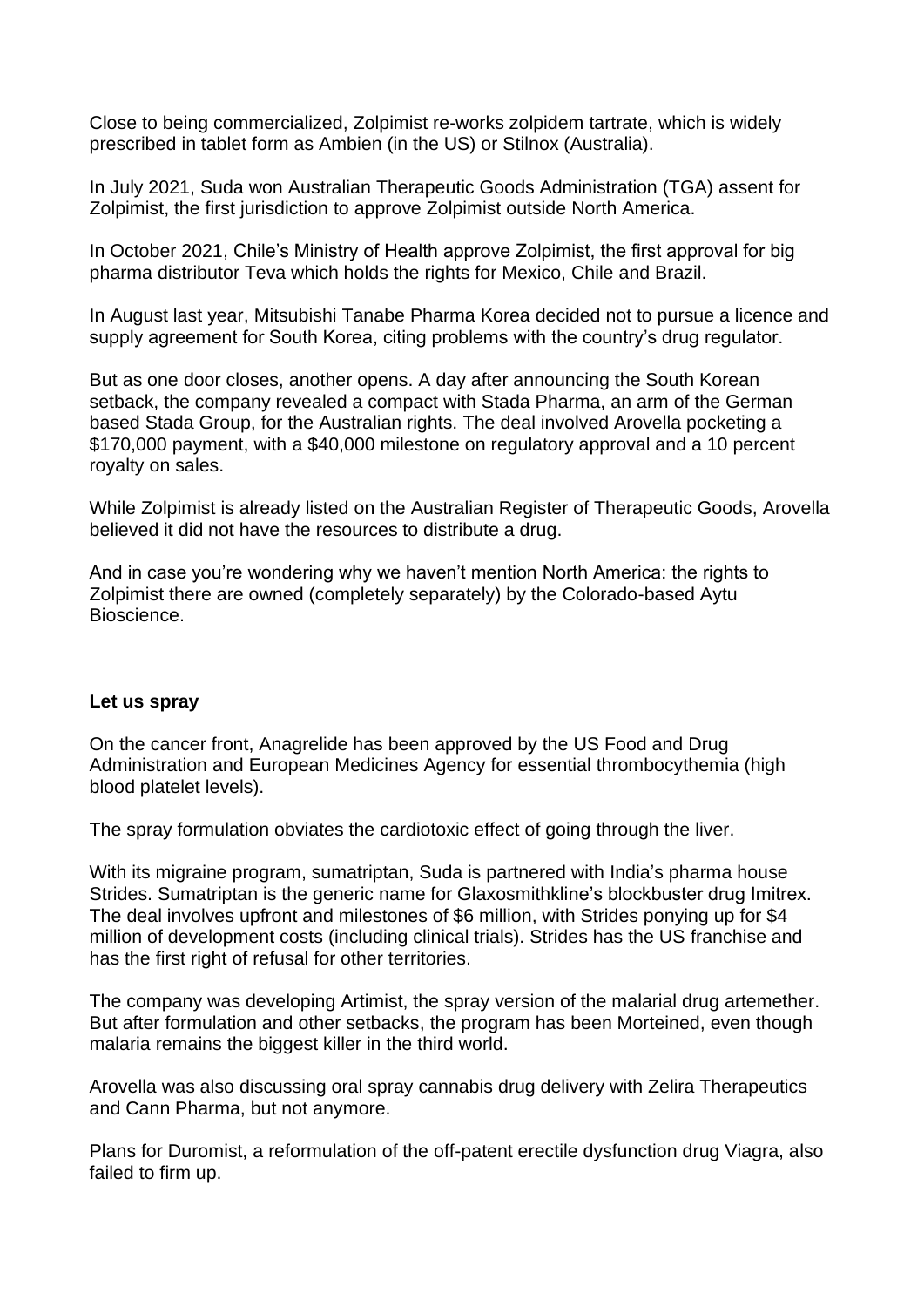#### **Finances and performance**

Arovella has been twice to the well in the last 12 months.

In January underwent \$4.57 million placement at 3.8 cents, with biggest shareholder Merchant Funds chipping in \$3 million. An underwritten, oversubscribed share purchase plan raised a further \$1.5 million.

That largesse provides enough cash in bank to do manufacturing and basic non-clinical work.

"Taking these programs to the clinic is capital intensive and I'm not hiding the fact we will need to raise more money," Dr Baker says.

He says investors were buoyed by the support of Merchant, which has also backed Polynovo, Dimerix, Race Oncology, Auscann and Bard1 (now Inoviq).

Over the last 12 months, Arovella shares have traded between 3.3 cents (mid-May 2021) and 7.0 cents (mid-July 2021). In the last five years, the shares peaked at 44 cents in early 2017, but taking the October 2019, 25-to-one consolidation into account, the then Suda hit the equivalent of \$1.725 in late 2013.

#### **Big ticket hires**

Arovella's immune-oncology push is being aided by two recent big-ticket hires.

In January 2022 the company announced Dr Mini Bharathan as head of development and translational medicine.

Dr Bharathan held a similar role at Cellectis, which is using gene editing to deliver allogeneic cell therapies. A doctor of veterinary medicine, Dr Bharathan also had senior roles at Celgene, Celularity and Immatics.

Last August, the company appointed Dr Sandhya Buchanan, a cell and gene therapy manufacturing expert as head of manufacturing and quality. Dr Buchanan had a senior role at off-the-shelf cell specialist Atara Biotherapies and has also toiled at Novartis, Fujifilm, Diosynth and Torque Biotherapeutics.

#### **Dr Boreham's diagnosis:**

When we last covered Suda in September 2020 the world was in the grip of the plague but the Perth-based company was conducting business as usual (including research and development) in Western Australia.

"With a circa \$14 million market cap Suda is being priced to fail," we opined. "Or perhaps the stock is a bargain in the context of frothy valuations elsewhere in the sector?"